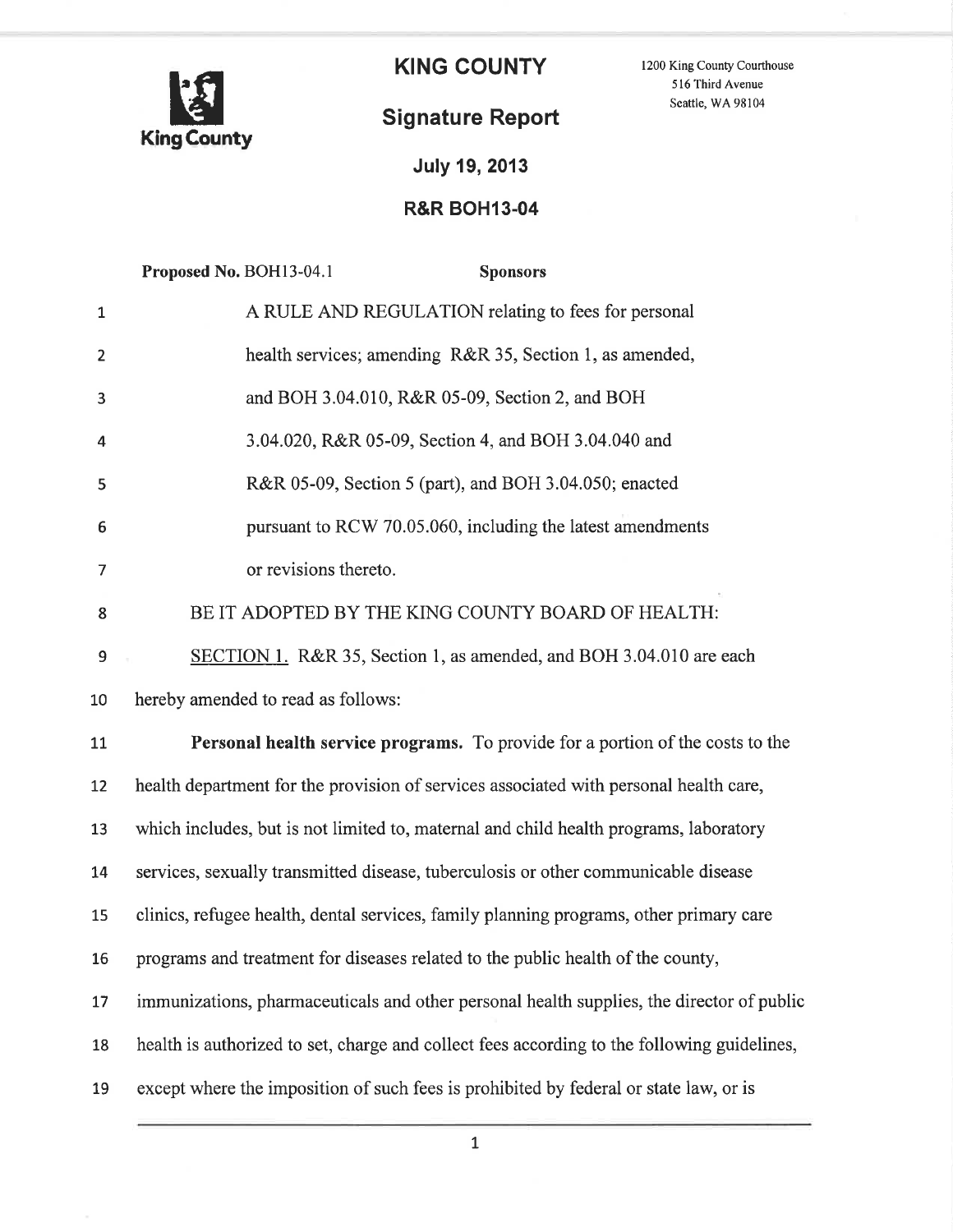## R&R BOH13-04

20 inconsistent with the terms of an agreement between the health department and a third 21 party or grantor:

A. Method for Setting Full Fees for Personal Health Services. 22

23 1. Fees for personal health services provided during personal health visits shall 24 be set at the lesser of the full cost for providing the service or the median of ((non 25 discounted)) nondiscounted personal health service fees charged by healthcare providers in the Seattle metropolitan area, rounded to the nearest dollar, and shall be set by the 26 27 director of public health in accordance with state and federal guidelines.

28 2. Fees for immunizations, including travel immunizations, shall be set in amounts equal to or less than the full cost of the vaccine plus an administration fee per 29 dose of vaccine. 30

31 a. The administration fee for immunizations provided using vaccine funded 32 through the state Vaccines for Children Program shall be set at the maximum allowed by 33 the Washington State Department of Health.

b. For all other immunizations, including travel immunizations, the 34 administration fee shall not be set higher than the full cost of providing immunization 35 services. 36

37 3. Fees for pharmaceuticals and supplies shall be set to cover the full costs of the medication or supplies and the full costs of procuring, storing, distributing and 38 39 dispensing the medications or supplies and the costs of client education and counseling by pharmacists, as applicable. 40

41 4. Fees for laboratory services and administration of purified protein derivative 42  $((\langle "PPD")$ ) tests shall cover either the full costs of administering the  $((PPD))$  test or

2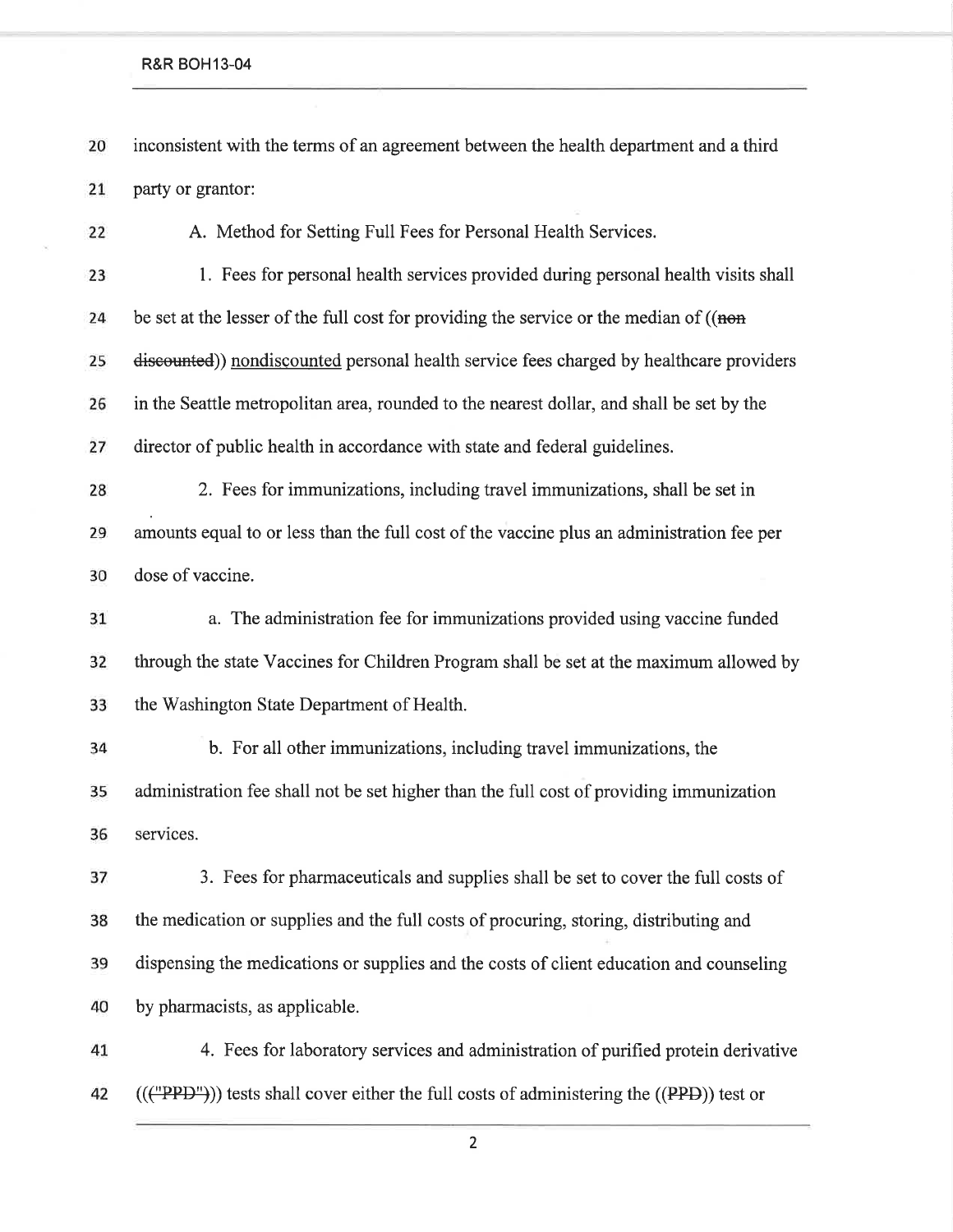## R&R BOH13-04

| 65 | ((Category)                                         | Gross Income                                                                                 | Fee |
|----|-----------------------------------------------------|----------------------------------------------------------------------------------------------|-----|
| 64 | Services Administration ("CSA") Poverty Guidelines. |                                                                                              |     |
| 63 |                                                     | family size, as determined and revised annually by the United States Community               |     |
| 62 |                                                     | sehedule. The sliding scale reduces fees) based on the client's household income and         |     |
| 61 |                                                     | services, laboratory tests, pharmaceuticals or supplies ((according to the following         |     |
| 60 |                                                     | of public health is authorized to charge and collect a reduced fee for personal health       |     |
| 59 |                                                     | without applicable third-party coverage for the services they have received, the director    |     |
| 58 |                                                     | A. ((Sliding Fee Seales for Low Income Clients.)) For low-income clients                     |     |
| 57 | Reduced fees.                                       |                                                                                              |     |
| 56 | amended to read as follows:                         |                                                                                              |     |
| 55 |                                                     | SECTION 3. R&R 05-09, Section 4, and BOH 3.04.040 are each hereby                            |     |
| 54 | inability of the person to pay.                     |                                                                                              |     |
| 53 |                                                     | B. A person shall not be denied clinically necessary care or services due to an              |     |
| 52 | secure fees for services.                           |                                                                                              |     |
| 51 |                                                     | fees for services outside of a public health center clinic where it is unsafe to collect and |     |
| 50 |                                                     | communicable disease. In addition, the director of public health is authorized to waive      |     |
| 49 |                                                     | that are necessary to avert or control an emergency public health problem or to control a    |     |
| 48 |                                                     | A. The director of public health is authorized to waive fees for health services             |     |
| 47 | Authority to waive fees.                            |                                                                                              |     |
| 46 | amended to read as follows:                         |                                                                                              |     |
| 45 |                                                     | SECTION 2. R&R 05-09, Section 2, and BOH 3.04.020 are each hereby                            |     |
| 44 |                                                     | laboratory services through a laboratory contracted with the department, or both.            |     |
| 43 |                                                     | providing the laboratory services in the department or the full cost of purchasing the       |     |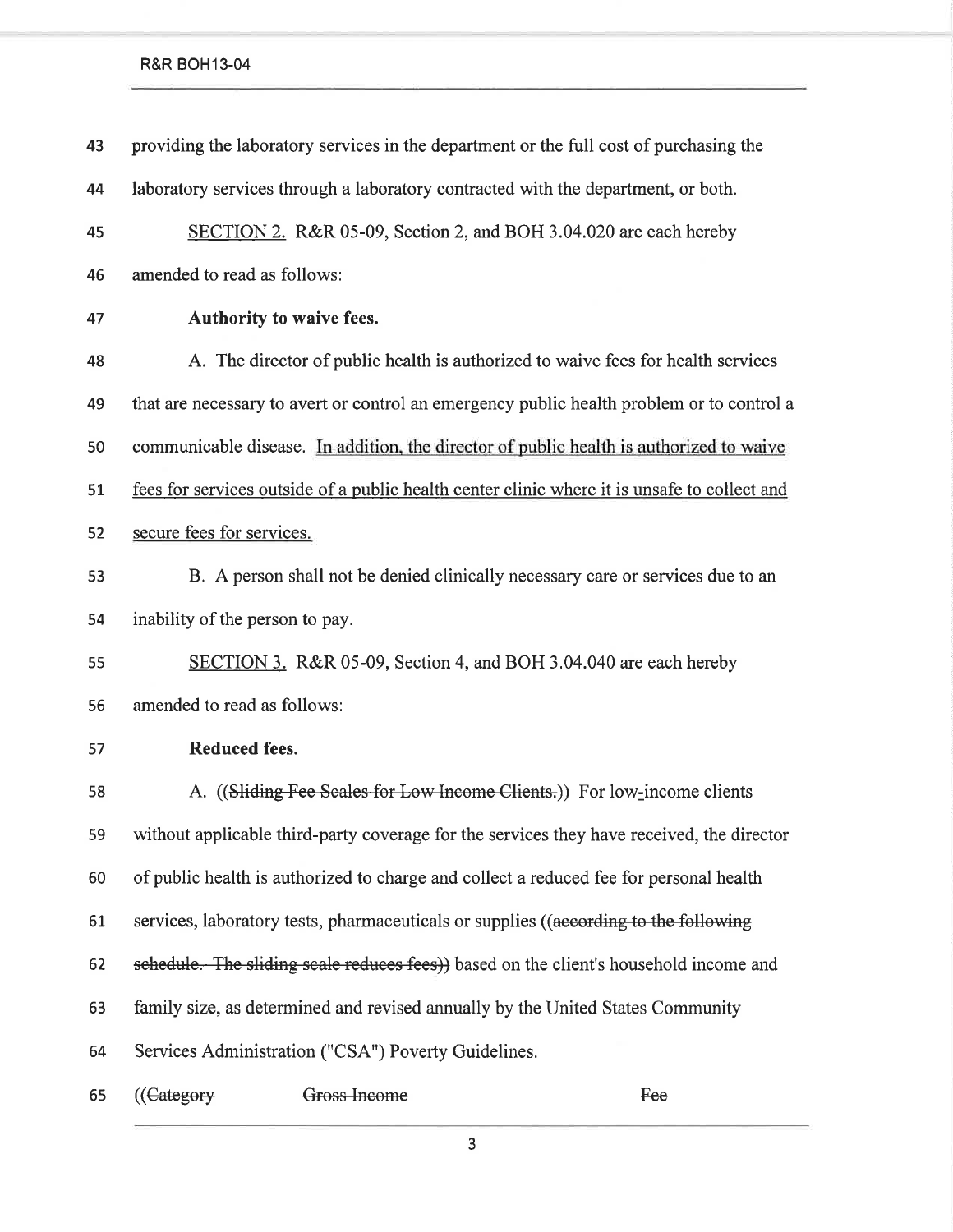**R&R BOH13-04** 

| 66 | $\mathbf A$                                                                                  | Equal to or less than 100% CSA                                                                   | No charge        |  |  |  |
|----|----------------------------------------------------------------------------------------------|--------------------------------------------------------------------------------------------------|------------------|--|--|--|
| 67 |                                                                                              | <b>Poverty Guidelines</b>                                                                        |                  |  |  |  |
| 68 | $\bf{B}$                                                                                     | 101% to 150% CSA Poverty Guidelines                                                              | 25% of full fee. |  |  |  |
| 69 | $\epsilon$                                                                                   | 151% to 200% CSA poverty Guidelines                                                              | 50% of full fee. |  |  |  |
| 70 | $\mathbf{p}$                                                                                 | 201% to 250% CSA Poverty Guidelines                                                              | 75% of full fee. |  |  |  |
| 71 | $\mathbf E$                                                                                  | Over 250% CSA poverty Guidelines                                                                 | Full fee.        |  |  |  |
| 72 | The sliding scale does)) Reduced fee schedules do not apply to:                              |                                                                                                  |                  |  |  |  |
| 73 | 1. Travel immunizations or other travel health services;                                     |                                                                                                  |                  |  |  |  |
| 74 | 2. Copayments for services otherwise covered by the client's health plan; or                 |                                                                                                  |                  |  |  |  |
| 75 | 3. Services where the director of public health has determined a ((minimum))                 |                                                                                                  |                  |  |  |  |
| 76 | nominal fee will be charged.                                                                 |                                                                                                  |                  |  |  |  |
| 77 | B. ((Minimum)) 1. Nominal fees for personal health services, including, but not              |                                                                                                  |                  |  |  |  |
| 78 | limited to, personal health visits with providers, pharmaceuticals, laboratory tests and     |                                                                                                  |                  |  |  |  |
| 79 | supplies, may be established and charged at the discretion of the director of public health. |                                                                                                  |                  |  |  |  |
| 80 | $((+))$ 2. The director of public health is authorized to charge ((minimum))                 |                                                                                                  |                  |  |  |  |
| 81 | nominal fees to clients and for services where such charges:                                 |                                                                                                  |                  |  |  |  |
| 82 |                                                                                              | a. are not prohibited by federal or state regulation;                                            |                  |  |  |  |
| 83 |                                                                                              | b. are not prohibited by the terms of contracts held between the department and                  |                  |  |  |  |
| 84 | third party payors; and                                                                      |                                                                                                  |                  |  |  |  |
| 85 |                                                                                              | c. are administratively feasible.                                                                |                  |  |  |  |
| 86 |                                                                                              | ((2. Method of establishing minimum fees: Minimum)) 3. Nominal fees                              |                  |  |  |  |
| 87 |                                                                                              | $((with))$ shall reflect practices and rates used by other federally qualified health centers in |                  |  |  |  |
| 88 | Seattle and King County.                                                                     |                                                                                                  |                  |  |  |  |

 $\overline{4}$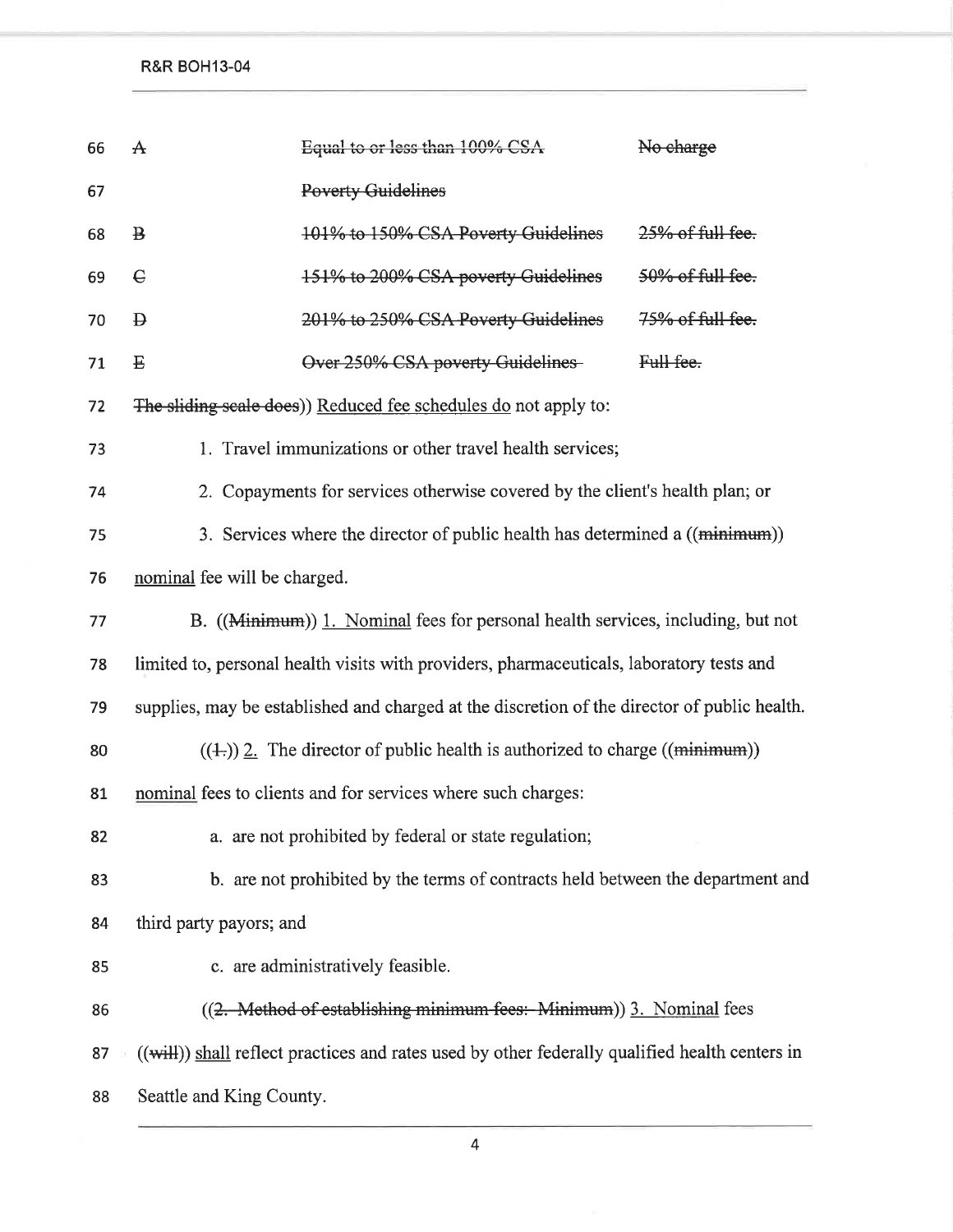89 SECTION 4. R&R 05-09, Section 5 (part), and BOH 3.04.050 are each hereby 90 amended to read as follows:

91 Annual review and adjustments of fees. The director of public health is 92 directed and authorized to periodically review and ((annually)) adjust fees ((to reflect 93 changes in the cost to the department of providing services and to reflect changes in the 94 median of fees charged by providers in the Seattle metropolitan area, except that fees 95 may not be adjusted to be greater than either the full costs to the department to either 96 acquire or provide, or both, the services or supplies or the median fees for personal health 97 services charged by providers in the Seattle metropolitan area)) consistent with the 98 guidelines of this chapter. The director of public health shall adjust full fees and 99 (minimum)) nominal fees for pharmaceuticals, supplies and vaccines when the 100 department's acquisition costs for pharmaceuticals supplies and vaccines change. 101 SECTION 5. Severability. If any provision of this rule or its application to any

5